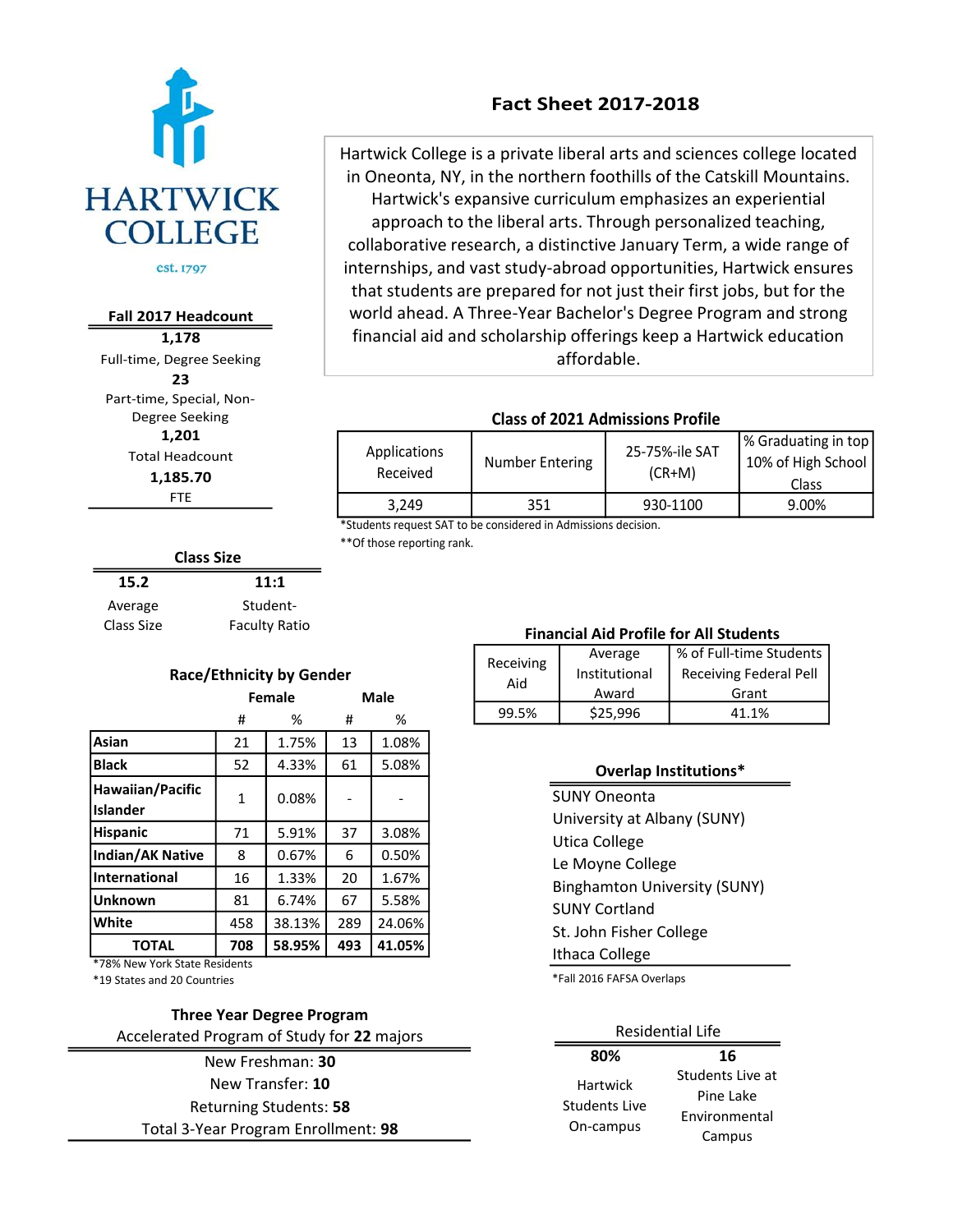| <b>List of Majors/Minors</b>                        |
|-----------------------------------------------------|
| Accounting (General & CPA) <sup>+</sup>             |
| Actuarial Mathmematics <sup>+</sup>                 |
| Anthropology <sup>+</sup>                           |
| Art                                                 |
| Art History <sup>+</sup>                            |
| Biochemistry                                        |
| Biology <sup>+</sup>                                |
| Business Administration <sup>+</sup>                |
| Chemistry <sup>+</sup>                              |
| Cognitive Science*                                  |
| Computer Science <sup>+</sup>                       |
| <b>Creative Writing</b>                             |
| Criminal Justice <sup>+</sup>                       |
| Documentary Photography*                            |
| Economics <sup>+</sup>                              |
| English <sup>+</sup>                                |
| Environment, Sustainability, & Society <sup>+</sup> |
| <b>Environmental Chemistry</b>                      |
| Environmental Science and Policy*                   |
| Finance*                                            |
| French <sup>+</sup>                                 |
| Geology <sup>+</sup>                                |
| <b>Global Studies</b>                               |
| Graphic Communications*                             |
| History <sup>+</sup>                                |
| Individual Student Program                          |
| Latin American and Caribbean Studies*               |
| Mathematics <sup>+</sup>                            |
| <b>Medical Technology</b>                           |
| Museum Studies*                                     |
| Music                                               |
| <b>Music Education</b>                              |
| Nursing <sup>+</sup>                                |
| Peace and Conflict Studies*                         |
| Philosophy <sup>+</sup>                             |
| Physics                                             |
| Political Science <sup>+</sup>                      |
| Psychology                                          |
| <b>Public Health</b>                                |
| Religious Studies <sup>+</sup>                      |
| Sociology <sup>+</sup>                              |
| Spanish <sup>+</sup>                                |
| Theatre Arts <sup>+</sup>                           |
| U.S. Ethnic Studies*                                |
| Women's and Gender Studies*                         |
| *Three-year Degree Option<br>*Minor Only            |
|                                                     |

| <b>Academic Programs</b>                |  |  |  |
|-----------------------------------------|--|--|--|
| <b>Special Programs</b>                 |  |  |  |
| Certification in Elementary & Secondary |  |  |  |
| Education                               |  |  |  |
| Dual Certification in Special Education |  |  |  |
| and Childhood                           |  |  |  |
| and Middle Childhood                    |  |  |  |
| and Adolescence                         |  |  |  |
| Honors                                  |  |  |  |
| Coaching                                |  |  |  |
| <b>Pre-Professional Programs</b>        |  |  |  |
| <b>Pre-allied Health Professions</b>    |  |  |  |
| Pre-engineering                         |  |  |  |
| Pre-law                                 |  |  |  |
| Pre-medicine                            |  |  |  |
| <b>Cooperative Programs</b>             |  |  |  |
| 4-1 MBA Program                         |  |  |  |
| Clarkson University                     |  |  |  |
| <b>Union Graduate College</b>           |  |  |  |
| 3-2 Engineering                         |  |  |  |
| Clarkson University                     |  |  |  |
| Columbia University                     |  |  |  |
| 3-3 J.D. Program                        |  |  |  |
| Albany Law School                       |  |  |  |
| Collaborative Program for Physical and  |  |  |  |
| <b>Occupational Therapy</b>             |  |  |  |
| Sage Graduate School                    |  |  |  |
| Partnership for Nursing Opportunities   |  |  |  |
| <b>Bassett Healthcare</b>               |  |  |  |
|                                         |  |  |  |

#### **60.90%**

6-year Graduation Rate (Fall 2010 Cohort)\*

#### **43.00%**

NCAA Division I Athlete 6 year Graduation Rate (Fall 2009 Cohort)\*\*

#### **63.00%**

NCAA Division III Athlete 6 year Graduation Rate (Fall 2009 Cohort)\*\*

### **70.40%**

Retention Rate (Fall 2016

Cohort)\* \*IPEDS Definition of Retention & Graduation Rate

\*\*NCAA Published Graduation Rate

#### **Stevens-German Library**

| <b>Books</b>              | 209,006 |
|---------------------------|---------|
| <b>F-books</b>            | 4,560   |
| <b>Digital Databases</b>  | 59      |
| Media                     | 3,241   |
| <b>Printed Serials</b>    | 1,392   |
| <b>Electronic Serials</b> | 38,934  |



| ■ Nursing & Medical Technology ■ Interdisciplinary |  |
|----------------------------------------------------|--|
|----------------------------------------------------|--|

| <b>Hartwick Faculty</b> |                      |                      |                                                            |                                          |
|-------------------------|----------------------|----------------------|------------------------------------------------------------|------------------------------------------|
| Total<br>Faculty        | Full-time<br>Faculty | Part-time<br>Faculty | % Full-time with<br>Highest Degree in<br><b>Discipline</b> | % of Tenured/<br>Tenure-track<br>Faculty |
| 176                     | 108                  | 68                   | 79.6%                                                      | 83.3%                                    |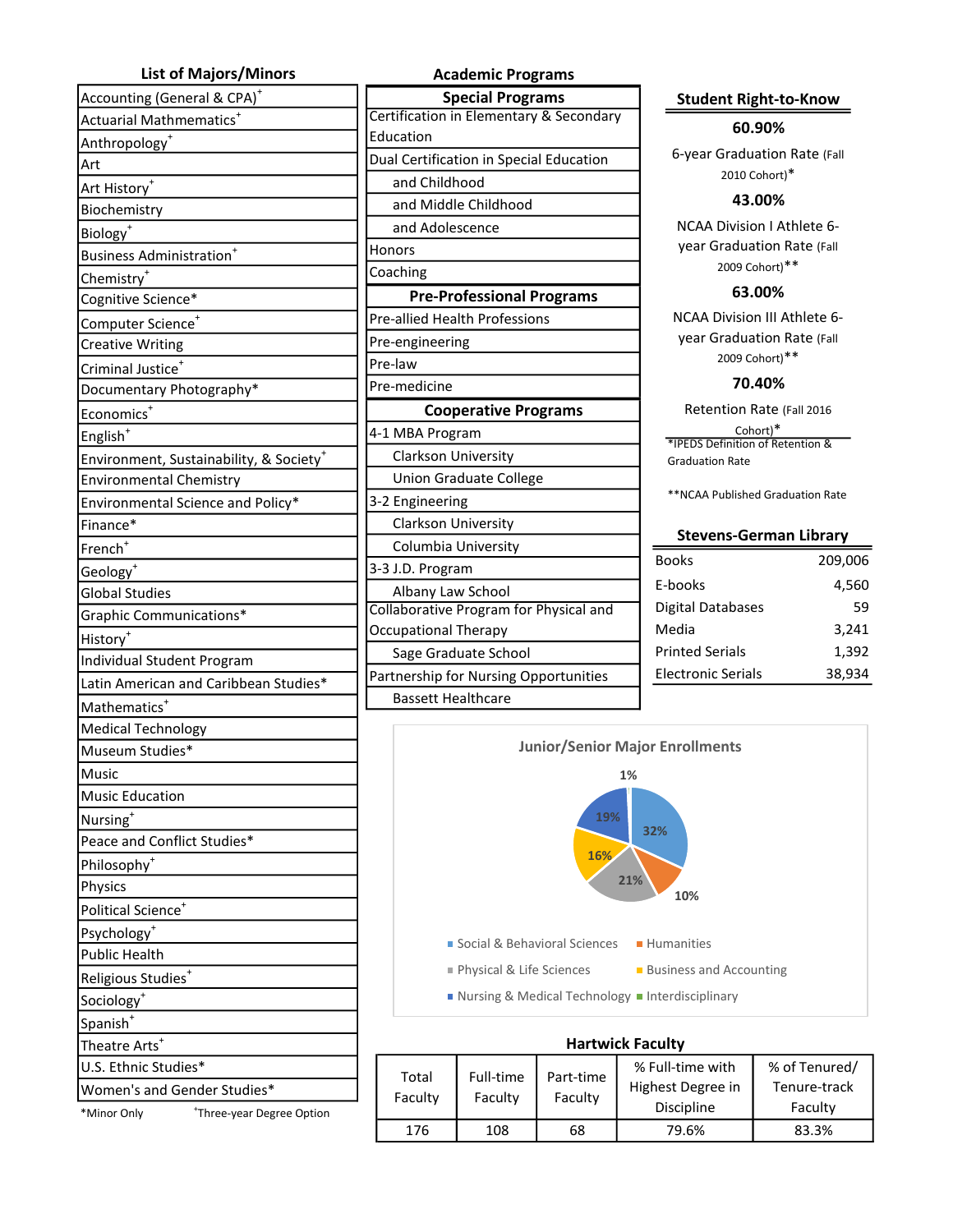| <b>Costs of Attendance</b> |  |
|----------------------------|--|
|----------------------------|--|

| Total                                                            | \$58,027 |
|------------------------------------------------------------------|----------|
| Personal expense allowance (books, travel, other)                | \$1,400  |
| Board (19 meals)                                                 | \$5,825  |
| Room (double occupancy)                                          | \$6,268  |
| Fees (matriculation, activity, wellness, Pine Lake, campus card) | \$1,222  |
| Tuition                                                          | \$43,312 |

### **First Destination Post Graduation, Class of 2017**

| <b>Employed Full-time</b>       | 40%             |
|---------------------------------|-----------------|
| <b>Employed Part-time</b>       | 18%             |
| Graduate or Professional School | 33%             |
| Volunteer or National Service   | 3%              |
| Other                           | 6%              |
|                                 |                 |
| <b>2017 Graduates Top Five</b>  | <b>Hartwick</b> |
| <b>Majors</b>                   | Alumni/ae       |

| <b>2017 Graduates Top Five</b>         | <b>Hartwick</b>    |
|----------------------------------------|--------------------|
| <b>Majors</b>                          | Alumni/ae          |
| <b>Nursing</b>                         | 19,407             |
| <b>Business Administration</b>         | Alumni/ae of       |
| Biology                                | Record             |
| Sociology                              | 12.2%              |
| Psychology                             | Alumni/ae          |
| *392 Graduates (July 2016 - June 2017) | <b>Giving Rate</b> |



#### **NCAA Division I Sports**

Men's Soccer Women's Water Polo **NCAA Division III Sports**

|                   | Men | Women |
|-------------------|-----|-------|
| Basketball        |     |       |
| Cross-Country     |     |       |
| Equestrian        |     |       |
| Field Hockey      |     |       |
| Football          |     |       |
| Lacrosse          |     |       |
| Soccer            |     |       |
| Swimming & Diving |     |       |
| Tennis            |     |       |
| Volleyball        |     |       |

\*422 (35%) of students participate in one or more sports.



## **Most Common Professional Fields of Hartwick Alumni/ae**

| Management      |
|-----------------|
| Education       |
| Nursing         |
| Marketing/Sales |
| $+ - 1$ $- 0$   |

\*71.8% of alumni/ae graduated after 1980.



74% Alumni/ae 5 Community Members

| <b>Occupational Areas</b> |
|---------------------------|
| Education                 |
| Consulting                |
| <b>Financial Services</b> |
| Healthcare                |
| <b>Nursing</b>            |
| <b>Legal Services</b>     |
| Philanthropy              |